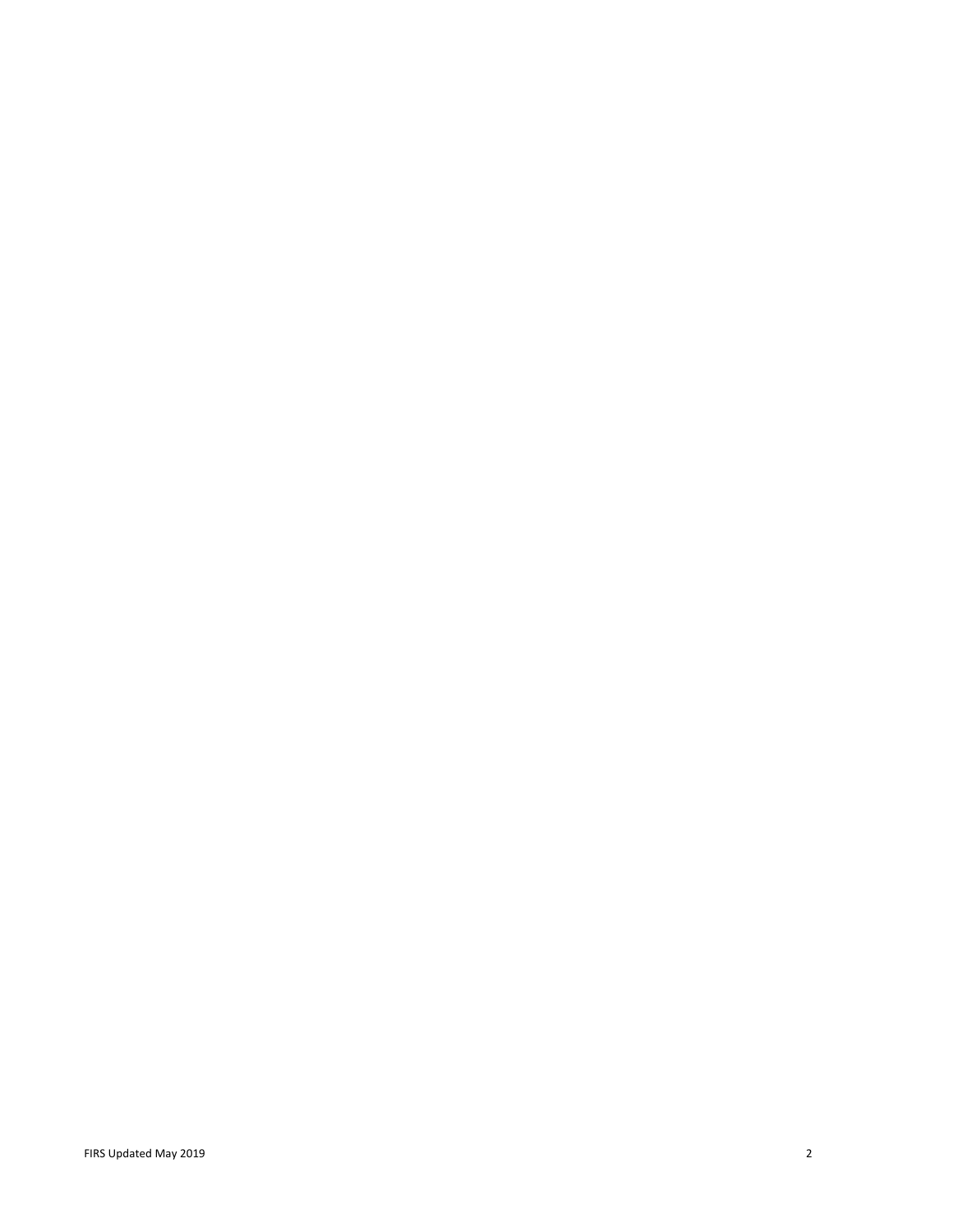

**FORENSIC INVESTIGATION RESEARCH STATION** 

1100 North Avenue . Grand Junction, CO 81501-3122 970.248.1219 (o) • 970.248.1934 (f) • 1.800.982.6372

## **Body Donation Program Policy**

The donation of a person's body after death is a tremendous gift. We are grateful for everyone who expresses an interest in body donation. We appreciate your attention to the following.

- 1. Unlike medical schools, we do not return remains to the family. The skeletal remains are a very important component to our research and teaching program.
- 2. We reserve the right to decline donations of individuals who have some form of infectious disease such as HIV, tuberculosis, hepatitis of any kind, or antibiotic resistant infections such as MRSA, even if contracted after donation is arranged. **EMBALMED BODIES CANNOT BE ACCEPTED**.
- 3. Donors with an infectious disease who still wish to donate may do so by choosing to have their remains cremated. A collection of cremated remains provides an invaluable learning resource. People choosing this option should contact us prior to making arrangements. This allows us to work with the crematory involved to ensure the remains are not pulverized. The family must assume responsibility for the arrangement and cost of cremation.
- 4. We also reserve the right to decline a donation if our facility is at capacity. In case of denial by the University, alternate final arrangements should be discussed by the Donor and/or the family.
- 5. The determination of acceptability shall be made by CMU in its sole discretion.
- 6. We will arrange transportation to our facility if the deceased is located 75 miles of Grand Junction, CO. Outside the designated area, the Donor and/or the Donor's family must make arrangements for the transportation of the body to our facility and assume responsibility for any associated costs.
- 7. We need to have signed donation documents prior to transporting. This may be a faxed copy, but the original must be sent as soon as possible. Your donation paperwork will not be complete until originals are returned. An authorization for final disposition needs to accompany the body.
- 8. Pre-Donor paperwork needs to be returned to the Forensic Investigation Research Station at the time of completion in order for a file to be established. Changes of address or medical status should be sent to keep Donor files up to date.
- 9. Pre-Donor paperwork needs 2 witnesses to verify your signature, but does not need to be notarized.
- 10. We do not perform autopsies to determine cause of death on donations to our program. In Colorado, the Coroner should determine that no autopsy is needed before the donation is released to our program.

If you have any questions or concerns that have not been addressed in this letter, please feel free to contact us at 970-248-1219.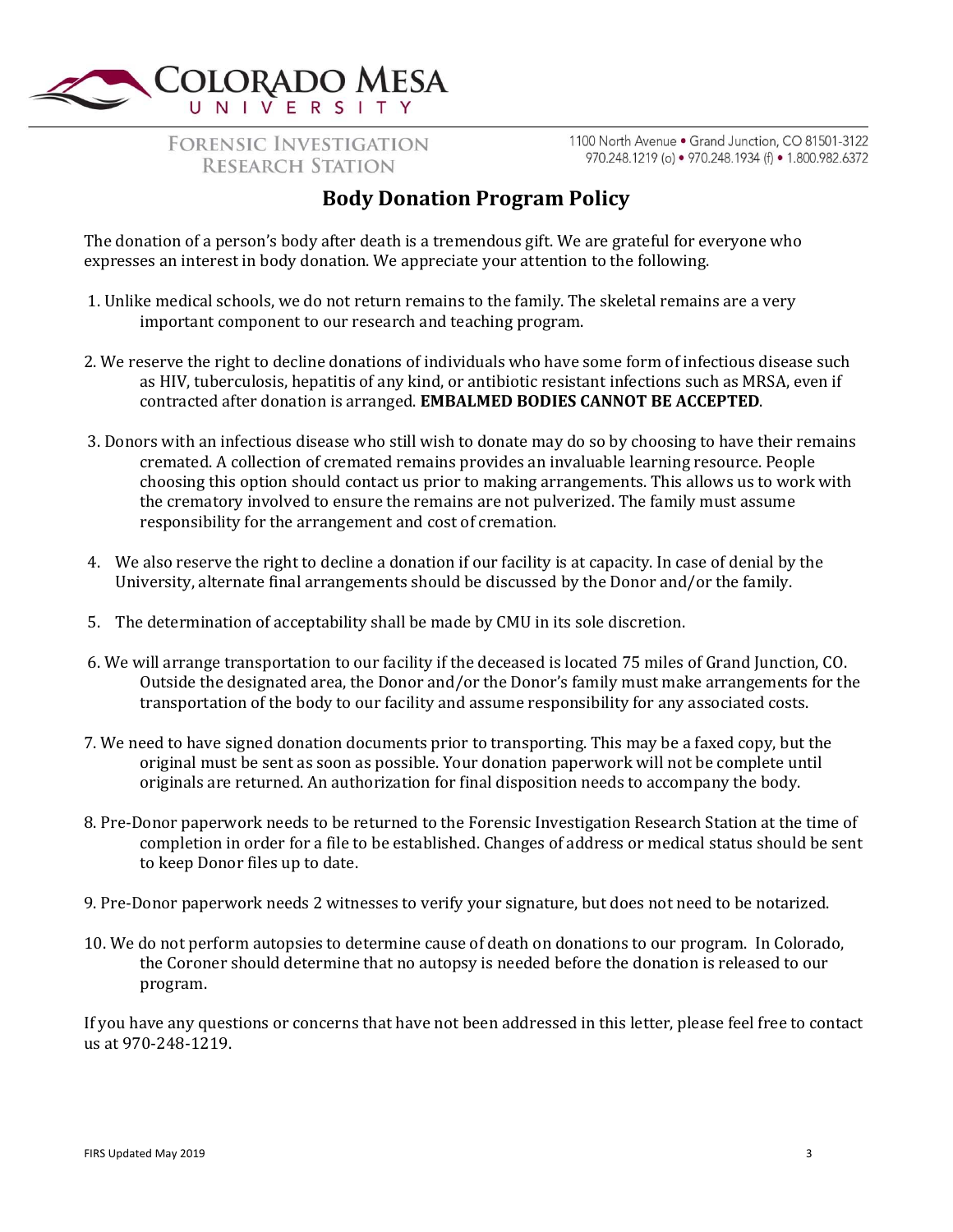I have read, understand, and agree to the body donation policy of the Colorado Mesa University Forensic Investigation Research Station.

| Printed name of Donor/Next of Kin/Executor     | Signature of Donor/ Next of Kin/Executor |
|------------------------------------------------|------------------------------------------|
| Street Address, City, State, Zip Code          |                                          |
| Phone number with area code, E-mail (optional) |                                          |
|                                                |                                          |
| Printed name of Witness                        | Signature of Witness                     |
| Street Address, City, State, Zip Code          |                                          |
| Phone number with area code, E-mail (optional) |                                          |
| Printed name of Witness                        | Signature of Witness                     |
| Street Address, City, State, Zip Code          |                                          |
| Phone number with area code, E-mail (optional) |                                          |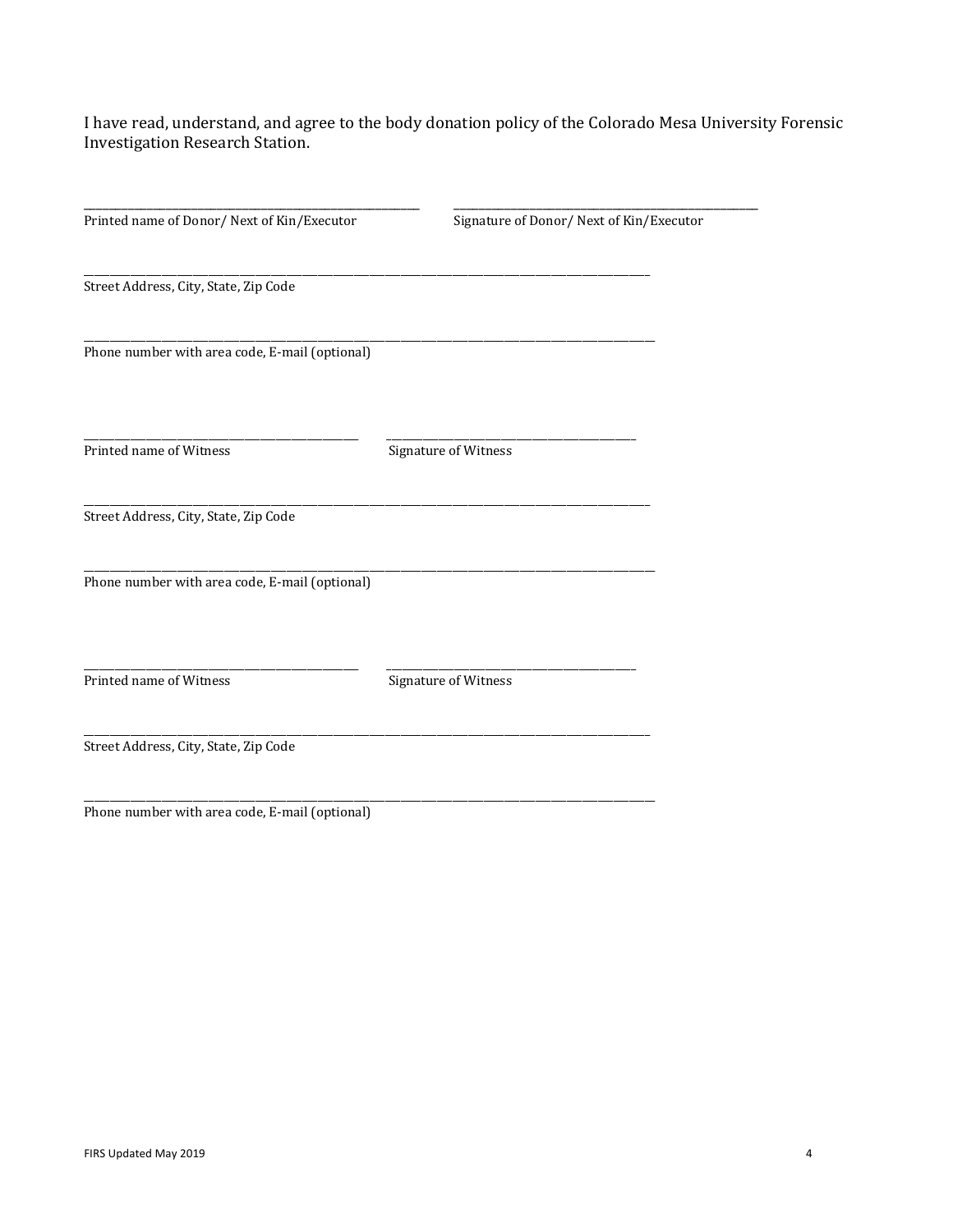

# **FORENSIC INVESTIGATION RESEARCH STATION Body Donation Document**

1100 North Avenue . Grand Junction, CO 81501-3122 970.248.1219 (o) • 970.248.1934 (f) • 1.800.982.6372

\_\_\_\_\_\_\_\_\_\_\_\_\_\_\_\_\_\_\_\_\_\_\_\_\_\_\_\_\_\_\_\_\_\_\_ \_\_\_\_\_\_\_\_\_\_\_\_\_\_\_\_\_\_\_\_\_\_\_\_\_\_\_\_\_\_\_\_\_\_\_\_\_

Date Social Security Number

\_\_\_\_\_\_\_\_\_\_\_\_\_\_\_\_\_\_\_\_\_\_\_\_\_\_\_\_\_\_\_\_\_\_\_\_\_\_\_\_\_\_\_\_\_\_\_\_\_ Donor's Name (please print) \_\_\_\_\_\_\_\_\_\_\_\_\_\_\_\_\_\_\_\_\_\_\_\_\_\_\_\_\_\_\_\_\_\_\_\_\_\_\_\_\_\_\_\_\_\_\_\_\_\_

\_\_\_\_\_\_\_\_\_\_\_\_\_\_\_\_\_\_\_\_\_\_\_\_\_\_\_\_\_\_\_\_\_\_\_\_\_\_\_\_\_\_\_\_\_\_\_\_\_\_ Address

It is my wish that at the time of my death, my body be made available for teaching and scientific purposes to Colorado Mesa University's Forensic Investigation Research Station and that it not be returned to my next of kin or any other recipient. I understand that Colorado Mesa University will pay for transportation of my body as long as it is located within a 75 mile radius of Grand Junction, CO.

I understand that the Forensic Investigation Research Station reserves the right to decline donations. If the Forensic Investigation Research Station is unable to use my body for these or other reasons, my next of kin must make other final disposition arrangements. The Forensic Investigation Research Station is not responsible for any costs associated with other necessary arrangements.

At the time of my death, I hereby relinquish all rights and claims regarding my body and direct that by accepting and using my body for teaching and scientific purposes and its subsequent disposition, neither the State of Colorado nor Colorado Mesa University nor the Forensic Investigation Research Station shall incur any liability and no manner of claim shall arise against the State of Colorado nor Colorado Mesa University nor the Forensic Investigation Research Station.

[ ] If I die outside of a 75 mile radius of Grand Junction, CO my estate or next of kin pays the cost of transporting my body to Colorado Mesa University.

\_\_\_\_\_\_\_\_\_\_\_\_\_\_\_\_\_\_\_\_\_\_\_\_\_\_\_\_\_\_\_\_\_\_\_\_\_\_\_\_\_\_\_\_\_\_\_\_\_\_\_\_\_\_\_\_\_\_\_\_\_\_\_\_\_\_\_\_\_\_\_\_\_\_\_\_\_\_\_\_\_\_\_\_\_\_\_\_\_\_\_\_\_\_\_\_\_\_\_\_\_\_\_\_\_\_

[ ] I wish for my remains to be used for trauma research that will provide the foundation for training professionals in life saving techniques and in the construction of equipment that would enhance and/or prevent the need for these measures.

Body Donor Signature: \_\_\_\_\_\_\_\_\_\_\_\_\_\_\_\_\_\_\_\_\_\_\_\_\_\_\_\_\_\_\_\_\_\_\_\_\_\_\_\_\_\_\_\_\_\_\_\_\_\_\_\_\_

(Witness) (Witness)

\_\_\_\_\_\_\_\_\_\_\_\_\_\_\_\_\_\_\_\_\_\_\_\_\_\_\_\_\_\_\_\_\_\_\_\_\_\_\_\_\_\_\_\_\_\_\_\_\_\_\_\_\_\_ \_\_\_\_\_\_\_\_\_\_\_\_\_\_\_\_\_\_\_\_\_\_\_\_\_\_\_\_\_\_\_\_\_\_\_\_\_\_\_\_\_\_\_\_\_\_\_\_\_\_\_\_\_\_ (Address) (Address)

\_\_\_\_\_\_\_\_\_\_\_\_\_\_\_\_\_\_\_\_\_\_\_\_\_\_\_\_\_\_\_\_\_\_\_\_\_\_\_\_\_\_\_\_\_\_\_\_\_\_\_\_\_\_ \_\_\_\_\_\_\_\_\_\_\_\_\_\_\_\_\_\_\_\_\_\_\_\_\_\_\_\_\_\_\_\_\_\_\_\_\_\_\_\_\_\_\_\_\_\_\_\_\_\_\_\_\_\_

\_\_\_\_\_\_\_\_\_\_\_\_\_\_\_\_\_\_\_\_\_\_\_\_\_\_\_\_\_\_\_\_\_\_\_\_\_\_\_\_\_\_\_\_\_\_\_\_\_\_\_\_\_\_\_ \_\_\_\_\_\_\_\_\_\_\_\_\_\_\_\_\_\_\_\_\_\_\_\_\_\_\_\_\_\_\_\_\_\_\_\_\_\_\_\_\_\_\_\_\_\_\_\_\_\_\_\_\_\_

\_\_\_\_\_\_\_\_\_\_\_\_\_\_\_\_\_\_\_\_\_\_ \_\_\_\_\_\_\_\_\_\_\_\_\_\_\_\_\_\_\_\_\_\_\_\_ \_\_\_\_\_\_\_\_\_\_\_\_\_\_\_\_\_\_\_\_\_\_\_\_\_\_\_\_\_\_\_\_\_\_\_\_\_\_\_\_\_\_\_\_\_\_\_\_\_\_\_\_

(Name of next of kin) (Signature of next of kin)

\_\_\_\_\_\_\_\_\_\_\_\_\_\_\_\_\_\_\_\_\_\_\_\_\_\_\_\_\_\_\_\_\_\_\_\_\_\_\_\_\_\_\_\_\_\_\_\_\_\_\_\_\_\_\_\_\_\_\_\_\_\_\_\_\_\_\_\_\_\_\_\_\_\_\_\_\_\_\_\_\_\_\_\_\_\_\_\_\_\_\_\_\_\_\_\_\_\_\_\_\_\_\_\_\_\_\_ (Address) (Relationship to Donor)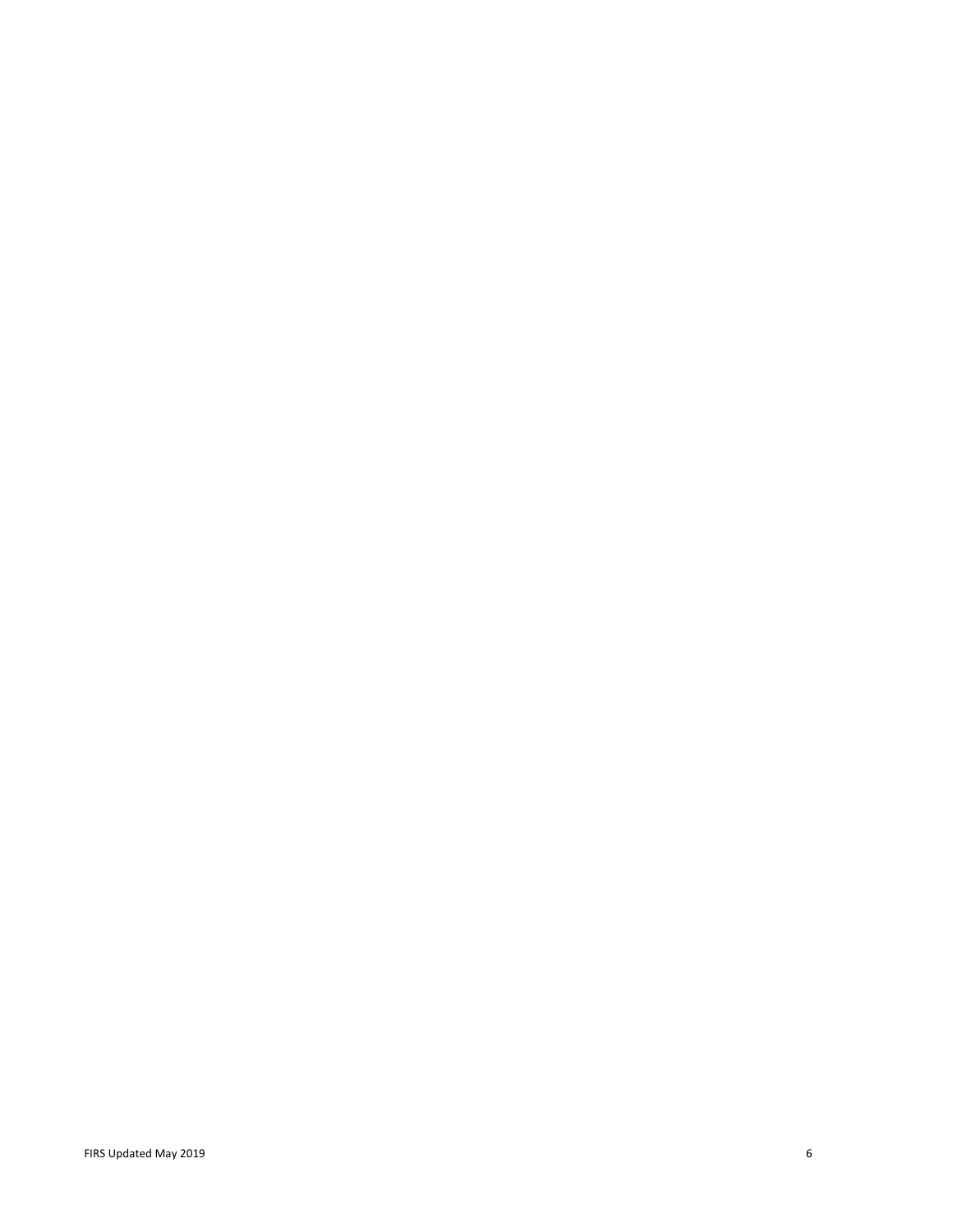

**FORENSIC INVESTIGATION RESEARCH STATION** 

1100 North Avenue . Grand Junction, CO 81501-3122 970.248.1219 (o) • 970.248.1934 (f) • 1.800.982.6372

|                                                                                                | <b>Biological Questionnaire</b><br>Please complete the following information by filling in the blank and/or circling an option.<br>If you need more space, additional sheets may be attached.<br>All of the information will be considered confidential. |                    |  |                       |  |
|------------------------------------------------------------------------------------------------|----------------------------------------------------------------------------------------------------------------------------------------------------------------------------------------------------------------------------------------------------------|--------------------|--|-----------------------|--|
|                                                                                                | Name $\frac{1}{\text{Last}}$ / $\frac{1}{\text{First}}$ / $\frac{1}{\text{Width}}$ Sex: male female female                                                                                                                                               |                    |  | $Age$ <sub>____</sub> |  |
|                                                                                                |                                                                                                                                                                                                                                                          |                    |  |                       |  |
|                                                                                                | Social Security $\#$ ____ — ___ — ____ Place of Birth (city/state): ________________________________                                                                                                                                                     |                    |  |                       |  |
|                                                                                                |                                                                                                                                                                                                                                                          |                    |  |                       |  |
|                                                                                                |                                                                                                                                                                                                                                                          |                    |  |                       |  |
|                                                                                                | <b>Marital Status:</b> (circle one): Never Married Married                                                                                                                                                                                               | Widowed Divorced   |  | Other<br>Unknown      |  |
|                                                                                                | $\text{Spouse: } \frac{1}{\text{Last (include middle)}} / \frac{1}{\text{First}}$ / $\frac{1}{\text{first}}$ / $\frac{1}{\text{width}}$ $\frac{1}{\text{width}}$ $\frac{1}{\text{total}}$ Deceased Unknown                                               |                    |  |                       |  |
| Number of Children: _____                                                                      |                                                                                                                                                                                                                                                          |                    |  |                       |  |
| Parents' Full names (include maiden names)                                                     |                                                                                                                                                                                                                                                          |                    |  |                       |  |
|                                                                                                |                                                                                                                                                                                                                                                          |                    |  |                       |  |
|                                                                                                |                                                                                                                                                                                                                                                          |                    |  |                       |  |
|                                                                                                | Highest Education Level (indicate number of years): _________ Highest Degree Earned: _____________                                                                                                                                                       |                    |  |                       |  |
|                                                                                                |                                                                                                                                                                                                                                                          | Business/Industry_ |  |                       |  |
|                                                                                                | Childhood Socio-Economic Status: (circle one): Lower Lower Middle Middle Upper Middle                                                                                                                                                                    |                    |  | Upper                 |  |
| <b>Race</b> – Check all that apply:<br>$\square$ White<br>$\square$ Black<br>□ Native American | □ Pacific Islander, specify: _______________                                                                                                                                                                                                             |                    |  |                       |  |

## **PLEASE CONTINUE ON NEXT PAGE**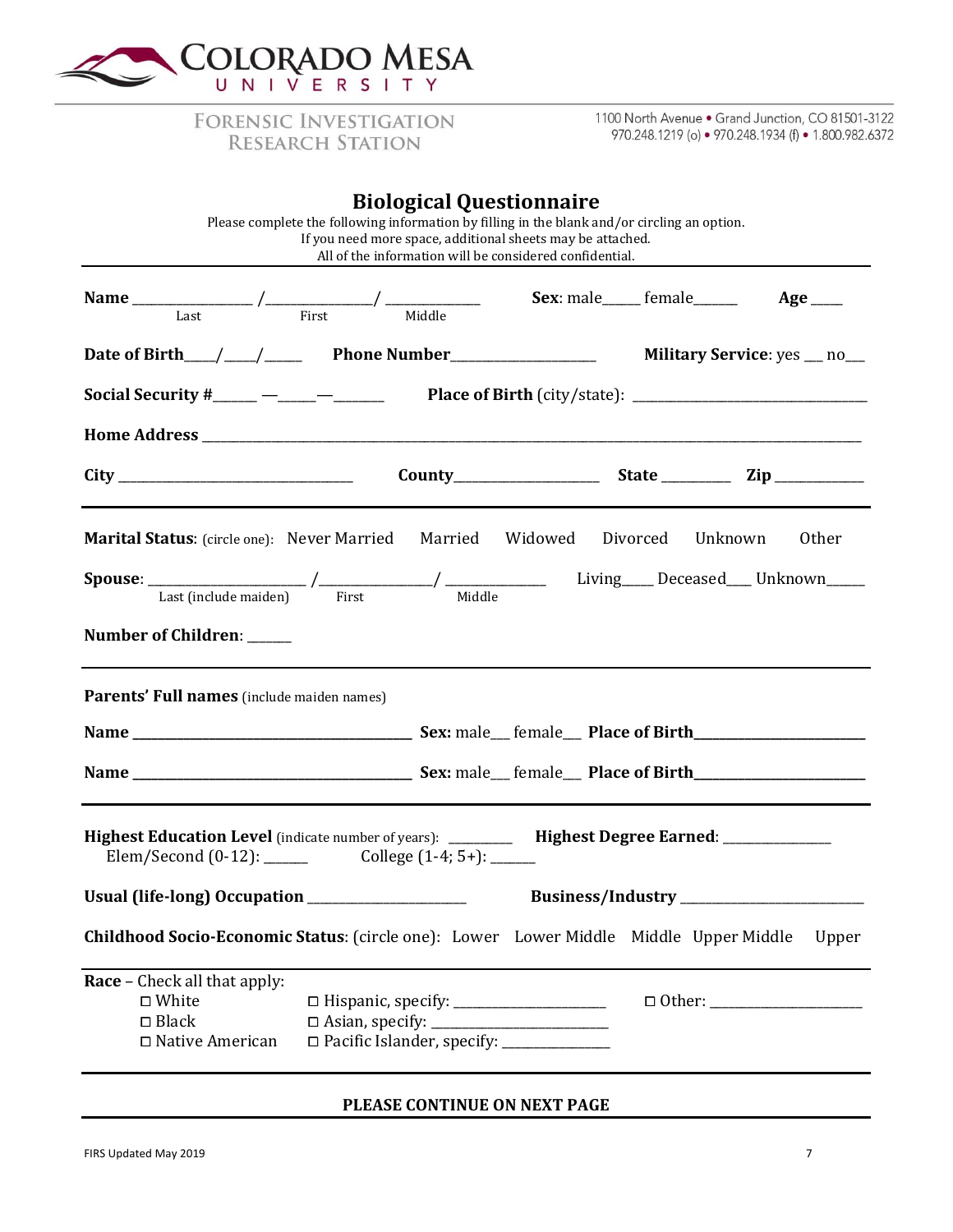| Last                                                                                                                                                      | First         |                               | Middle                                                                                                                |                                         |
|-----------------------------------------------------------------------------------------------------------------------------------------------------------|---------------|-------------------------------|-----------------------------------------------------------------------------------------------------------------------|-----------------------------------------|
| <b>Residence History</b> (list additional locations as necessary)<br>Childhood Hometown (0-15 years of age):                                              |               |                               |                                                                                                                       |                                         |
|                                                                                                                                                           |               |                               |                                                                                                                       |                                         |
|                                                                                                                                                           |               |                               |                                                                                                                       |                                         |
|                                                                                                                                                           |               |                               |                                                                                                                       |                                         |
| Location as an Adult (any place you have lived for more than 1 year)                                                                                      |               |                               |                                                                                                                       |                                         |
|                                                                                                                                                           |               |                               |                                                                                                                       |                                         |
|                                                                                                                                                           |               |                               |                                                                                                                       |                                         |
|                                                                                                                                                           |               |                               |                                                                                                                       |                                         |
| <b>Dental History - Check all that apply:</b>                                                                                                             |               |                               |                                                                                                                       |                                         |
| □Extensive Dental work                                                                                                                                    |               | □Most/all teeth               |                                                                                                                       | <b>Teeth Missing</b>                    |
| □Lower Dentures: When______                                                                                                                               | $\Box$ Bridge |                               |                                                                                                                       | $\square$ Few                           |
| □Upper Dentures: When_______                                                                                                                              |               | $\Box$ Gum Disease            |                                                                                                                       | $\square$ Many                          |
| □ Upper and Lower Dentures: When_______                                                                                                                   |               | □Dental Disease<br>$\Box$ All |                                                                                                                       |                                         |
| □Partial Plate                                                                                                                                            |               |                               |                                                                                                                       |                                         |
| $\Box$ <i>Braces</i>                                                                                                                                      |               |                               |                                                                                                                       |                                         |
|                                                                                                                                                           |               |                               |                                                                                                                       |                                         |
| Medical History (please indicate the approximate year for each). Please do not provide just a Doctor's<br>name.                                           |               |                               |                                                                                                                       |                                         |
|                                                                                                                                                           |               |                               | $\Box$ Plastic Surgery (indicate type and location)                                                                   |                                         |
| <u> 1980 - Johann John Harry Harry Harry Harry Harry Harry Harry Harry Harry Harry Harry Harry Harry Harry Harry H</u>                                    |               |                               |                                                                                                                       |                                         |
|                                                                                                                                                           |               |                               |                                                                                                                       |                                         |
| □ Auto Accident (with traumatic injury)                                                                                                                   |               |                               |                                                                                                                       | $\Box$ Smoker? If yes, how long? $\Box$ |
| $\begin{tabular}{c} \bf YR: \begin{tabular}{c} \bf XR: \end{tabular} \end{tabular}$ $\begin{tabular}{c} \bf DSpinal Injuries \end{tabular} \end{tabular}$ |               |                               |                                                                                                                       |                                         |
|                                                                                                                                                           |               |                               |                                                                                                                       |                                         |
| □Prosthetics (e.g. Hip or knee replacement)                                                                                                               |               |                               | □Other (Including childhood disorders):                                                                               |                                         |
|                                                                                                                                                           |               |                               | <u> 1989 - Johann Harry Harry Harry Harry Harry Harry Harry Harry Harry Harry Harry Harry Harry Harry Harry Harry</u> |                                         |
|                                                                                                                                                           |               |                               |                                                                                                                       |                                         |
|                                                                                                                                                           |               |                               |                                                                                                                       |                                         |

## **PLEASE CONTINUE ON NEXT PAGE**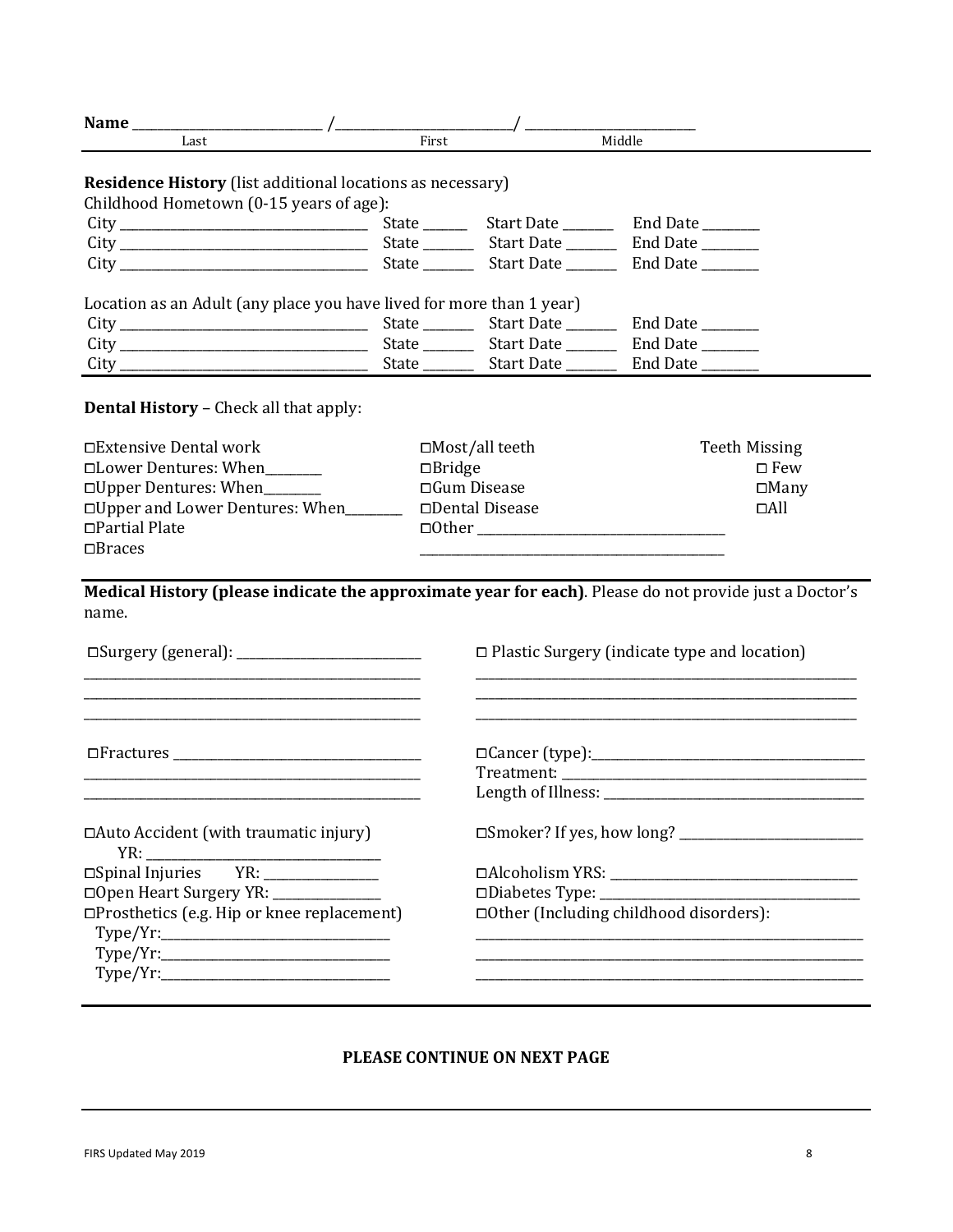| Name $\_\_\_\_\_\$             |                               |              |                                                                                                                                                                                                                                                                                                 |              |                                             |  |
|--------------------------------|-------------------------------|--------------|-------------------------------------------------------------------------------------------------------------------------------------------------------------------------------------------------------------------------------------------------------------------------------------------------|--------------|---------------------------------------------|--|
|                                | Last                          |              | First                                                                                                                                                                                                                                                                                           | Middle       |                                             |  |
|                                |                               |              | Please describe the above and any other information you feel may be important, including<br>Medical History (continued) - current medications, timing of injuries, the locations of traumatic injuries, or a family<br>history of an illness, etc. Please attach additional pages as necessary. |              |                                             |  |
|                                |                               |              |                                                                                                                                                                                                                                                                                                 |              |                                             |  |
|                                |                               |              | Habitual Activities (i.e., jogging, repetitive motions, life-long occupation activities, etc.) -                                                                                                                                                                                                |              |                                             |  |
| Driver's License Height _____  |                               |              | Weight ______<br>Handedness: Right __ Left___ Shoe size _____ Hair Color_________________________                                                                                                                                                                                               |              | <b>Recent Weight Loss:</b> yes ____ no_____ |  |
| Eye Color: □Blue               |                               | $\Box$ Green | $\Box$ Gray<br>$\Box$ Brown                                                                                                                                                                                                                                                                     | $\Box$ Hazel | $\Box$ Other:                               |  |
| Tattoo(s)                      | $\square$ Yes<br>$\Box$ No    | If yes,      |                                                                                                                                                                                                                                                                                                 |              |                                             |  |
|                                |                               |              |                                                                                                                                                                                                                                                                                                 |              |                                             |  |
| <b>Body</b><br>Piercings(s)    | $\square$ Yes<br>$\square$ No | If yes,      |                                                                                                                                                                                                                                                                                                 |              |                                             |  |
|                                |                               |              |                                                                                                                                                                                                                                                                                                 |              |                                             |  |
| <b>Next of Kin Information</b> |                               |              |                                                                                                                                                                                                                                                                                                 |              |                                             |  |
|                                |                               |              |                                                                                                                                                                                                                                                                                                 |              |                                             |  |